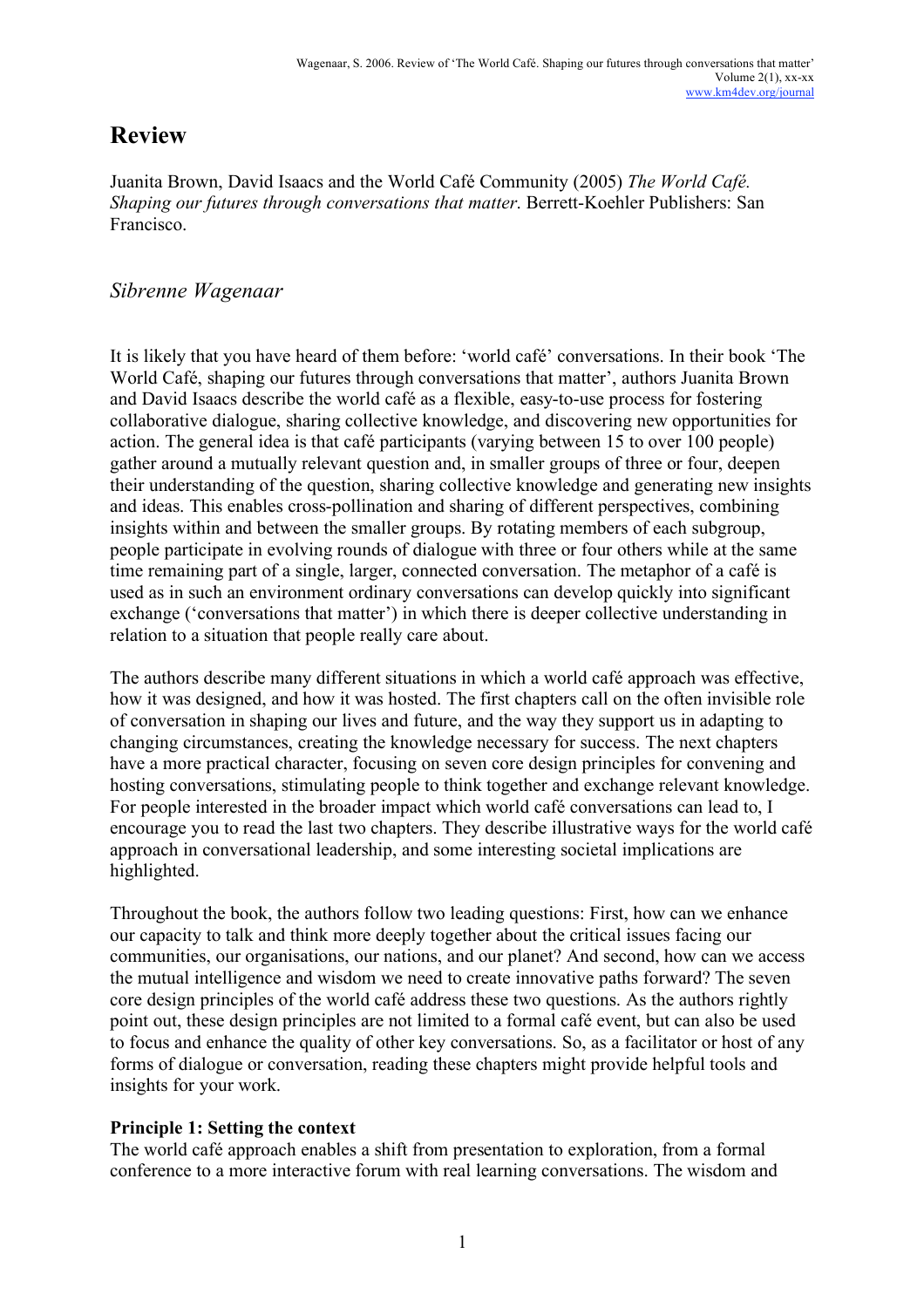experience of all participants is used, rather than only the ideas of experts. As such, the first requirement for a world café setting is a context in which individual and collective meaningmaking can unfold. The authors distinguish between three key elements which contribute to setting such a context. First, the *purpose* of the event should be clear. What is the real-life situation or need that makes this conversation relevant, and why is it important? Why are we bringing people together? Second, determine the right *participants*. The most important criterion for gaining new insights and accessing collective wisdom is having a diversity of thoughts and experience. The third key element is setting the *parameters*, i.e. the learning approach, pre-event activities, post-event follow-up, the appropriate location and needed resources and set-up.

*Café conversations are generally not focused, at least initially, on finding an immediate answer or a solution. Often the most valuable outcome is discovering the right questions to ask in relation to a critical issue, or simply creating the opportunity to think (about) and explore your situation together with others for the first time.*

# **Principle 2: Creating hospitable space**

The philosophy behind the world café is that a safe, inviting, and informal space encourages more productive conversations to emerge. According to the authors, there is something about the physical and social environment of a café that evokes authentic conversations, even across cultures – conversations that are more creative, playful, curious, intimate, and honest than those in formal meetings.

*When we offer hospitality to a guest, we welcome something new, unfamiliar, and unknown into our lives that has the potential to expand our world. Cafés provide neutral ground where people of diverse perspectives and backgrounds can come together in an inclusive way.* 

The authors provide practical tips for creating a conversational environment that looks as much as possible like an actual café, such as location, pictures on the wall, plants or flowers, artwork that honours the diversity of cultures, etc.

#### **Principle 3: Exploring questions that matter**

*Because questions are intrinsically related to action, they spark and direct attention, perception, energy, and effort, and so are at the heart of the evolving forms that our lives assume.*

This striking quote illustrates the importance of having a starting point for the conversation that engages people where they are. According to the authors, a good question:

- Should engage people's values, hopes and ideals;
- Is simple and is positively framed;<br>• Gets people excited energizes then
- Gets people excited, energizes them, and matters to them;
- Creates a certain tension, to lessen the gap between current knowledge and new learning;
- Should be a question for which we don't have an answer yet.

But how to discover the big questions? How to construct powerful questions? The café host can work on it simply by looking around, experimenting, rating questions in terms of their power. A suggestion from a more participatory point of view is to ask the people who are the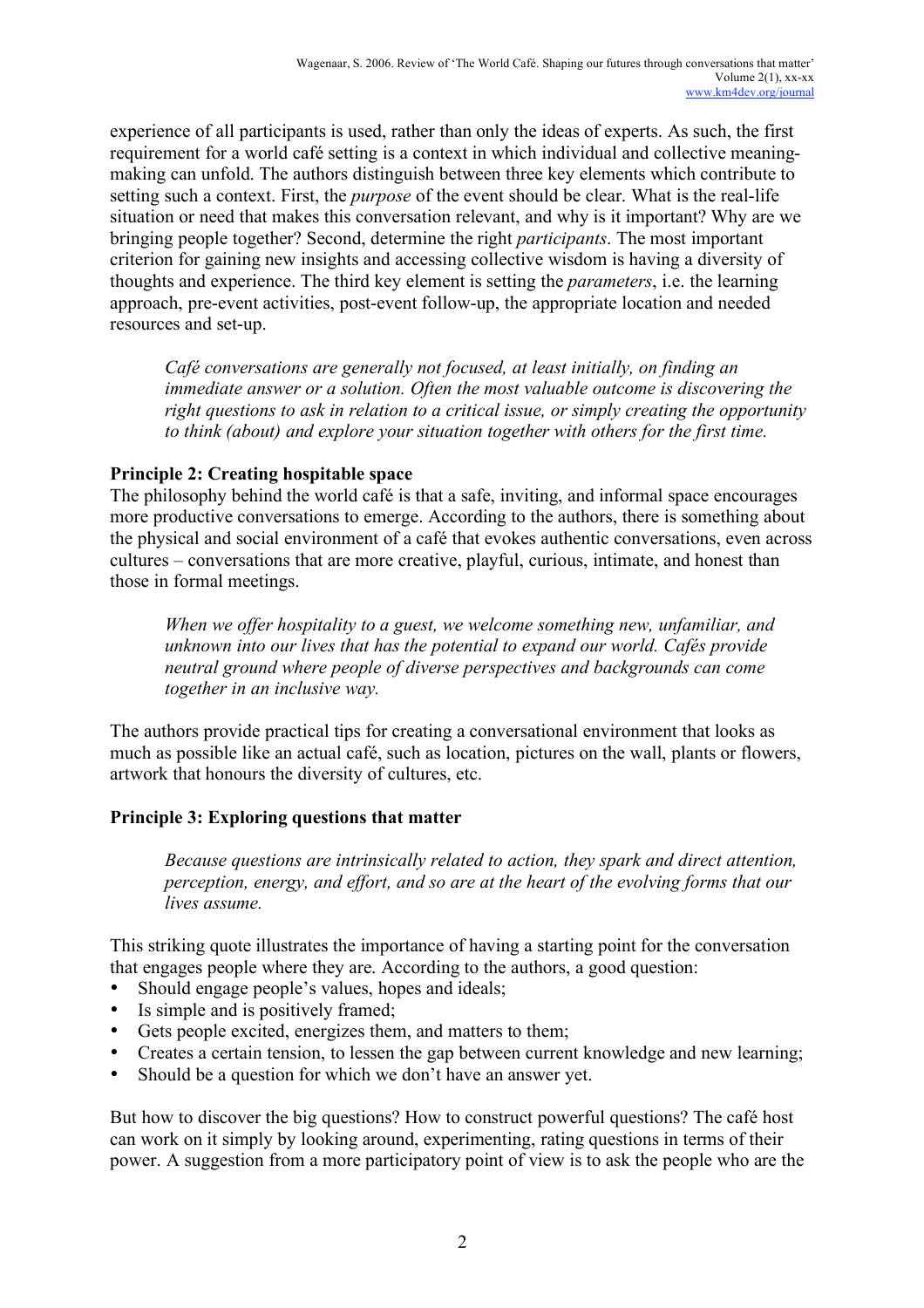closest to the job to define the questions that are at the heart of the matter at hand, even before the café starts.

#### **Principle 4: Encourage contribution**

Clearly, contribution is a key word in a world café. 'Giving' is what brings a world café alive. As people begin to contribute together, create together, and learn together, a feeling of connection begins to emerge. Helpful design questions mentioned by the authors are: why is this group gathering? What does the host want the attendees to experience? Is it a homogeneous group who will all be exploring the same question, or are there multiple stakeholders who need to explore a common theme through addressing different questions?

A critical success factor in this process is that members understand their own role both in raising issues and contributing to solutions. Participants should be encouraged to share the feeling 'I am one of four people responsible for how interesting this is going to be.' Constructions supporting this include the intimate size of the café groups, the intentional use of small café-style tables of four, and introducing a talking piece (a stone or other object).

I very much liked the idea of looking at contribution in different ways: some people are listeners; others focus on patterns, or think in images. Someone who is sitting back and observing can help others see the deeper patterns. The café honours and includes the diversity of how people process information and synthesize it, and a good facilitator will capitalize on these different approaches in an inclusive manner.

#### **Principle 5: Cross-pollinate and connect diverse perspectives**

A world café is built upon the idea of different rounds. This helps in sharing knowledge and connecting diverse perspectives. By moving from one table to the next, participants or 'travellers' bring their key ideas from the first table to the next conversation. According to the authors, this is taking ideas to the next level of thinking.

*The world café process engages new levels of collaborative thinking and supports unexpected insights. It is the creative cross-pollination of people and ideas combined with the disciplined use of questions as attractors that is perhaps the world café's defining contribution to dialogic learning and collective intelligence*.

The café 'host' (facilitator of a conversation at a table) plays an important role in increasing the richness of the interactions in a conversation: the host can make the difference between an interesting conversation and the magic of experiencing collective intelligence in action. A host may stay with one table all rounds, welcoming guests and offering them the highlights of the earlier conversation, or rotates after the second to experience being a traveller as well. Another variation is to have one host staying at the table till the end, while the others travel, each going to another table. In the final round, each table synthesizes its learning experiences.

#### **Principle 6: Listen together for patterns, insights, and deeper questions**

A world café conversation can be conducive for bringing together a great diversity of people who do not normally sit down to think together. The communication process itself is therefore of significant importance. The café environment can create a natural feeling for people to really listen to each other's viewpoints, but this can be enhanced further by:

- Starting with a story that make people realize that new ideas are really needed;
- Using a 'dialogue stone' as a way to encourage better listening and avoid arguments and defensive positions;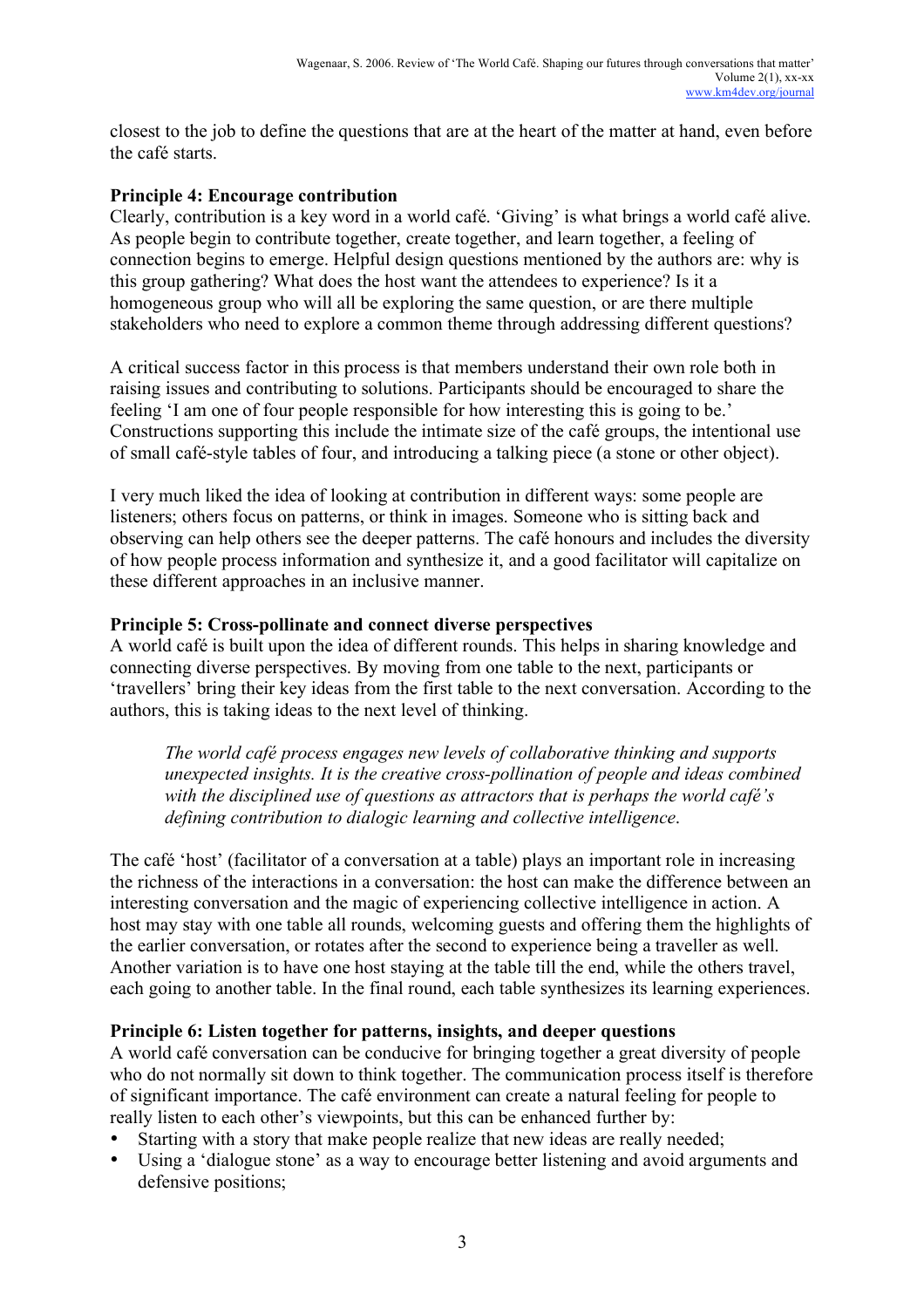- Encouraging people to speak in the first person, and in their personal capacity another departure from traditional meetings;
- Using visual aids: *For real collaboration to flourish, the images, maps, and perceptions bouncing around in people's brains must be given a form that other people's images, maps, and perceptions can shape, alter, or otherwise add value to. It takes shared space to create shared understanding.*

## **Principle 7: harvest and share collective discoveries**

Last but not least, principle 7 focuses on the question 'how can we help people sense the whole, together?' Sharing discoveries is an important part of being able to think and act together. As such, the authors recommend harvesting the insights from the beginning of the world café, for instance by using paper tablecloths to note the ideas from the conversations. All participants contribute to weaving together the bits and pieces of their emerging collective intelligence into a coherent whole, which can be captured, for instance, by:

- Displaying the tablecloths and exploring what's the centre of the conversation as a whole;
- Asking each table to bring in a large card with one key idea that expresses the essence of what was important from their conversations;
- Linking each participant with a partner to talk about what they have learned, then linking each pair up with two others, and so forth, until the group has consolidated its experiences as a whole.

## **Hosting: a critical success factor**

The seven design principles create the impression that the world café process is fairly simple to implement successfully. At the same time, I couldn't believe it would be so easy to organise and facilitate an effective conversation with so many people at once – so I was reassured that the authors emphasize that *the magic of café conversations at their best does not always occur.* Hosting conversations is an art that requires personal awareness and attention; it involves fully presenting yourself, seeking creative ways for the members to make visible what's emerging in the middle of the table and in the conversation at large, and having faith in yourself and being able to open up space for everyone to contribute their best. Hosting in this sense involves engaging the café principles, creating the conditions for members to self-organize themselves, encouraging each other at their individual tables to share knowledge on questions they have a mutual interest in.

#### **A broader context: conversational leadership**

In the last two chapters, the authors place the world café process in a broader context of organisations and economy: in the current economy ideas and information are key currencies of exchange. People in conversation learn from each other, share knowledge and experiences.

*It might be (come) the leader's primary responsibility to facilitate the kind of collaborative environments, mutual trust, and authentic conversations that enable the organisation to access the collective intelligence of its members.*

Through 'conversational leadership', conversation is intentionally used as a core process to cultivate the collective intelligence needed to create business and social value. This might be effective in terms of convening and hosting learning conversations, inviting diverse perspectives, supporting appreciative inquiry, fostering shared understanding, honouring social networks and nurturing communities of practice.

# **My reflection**